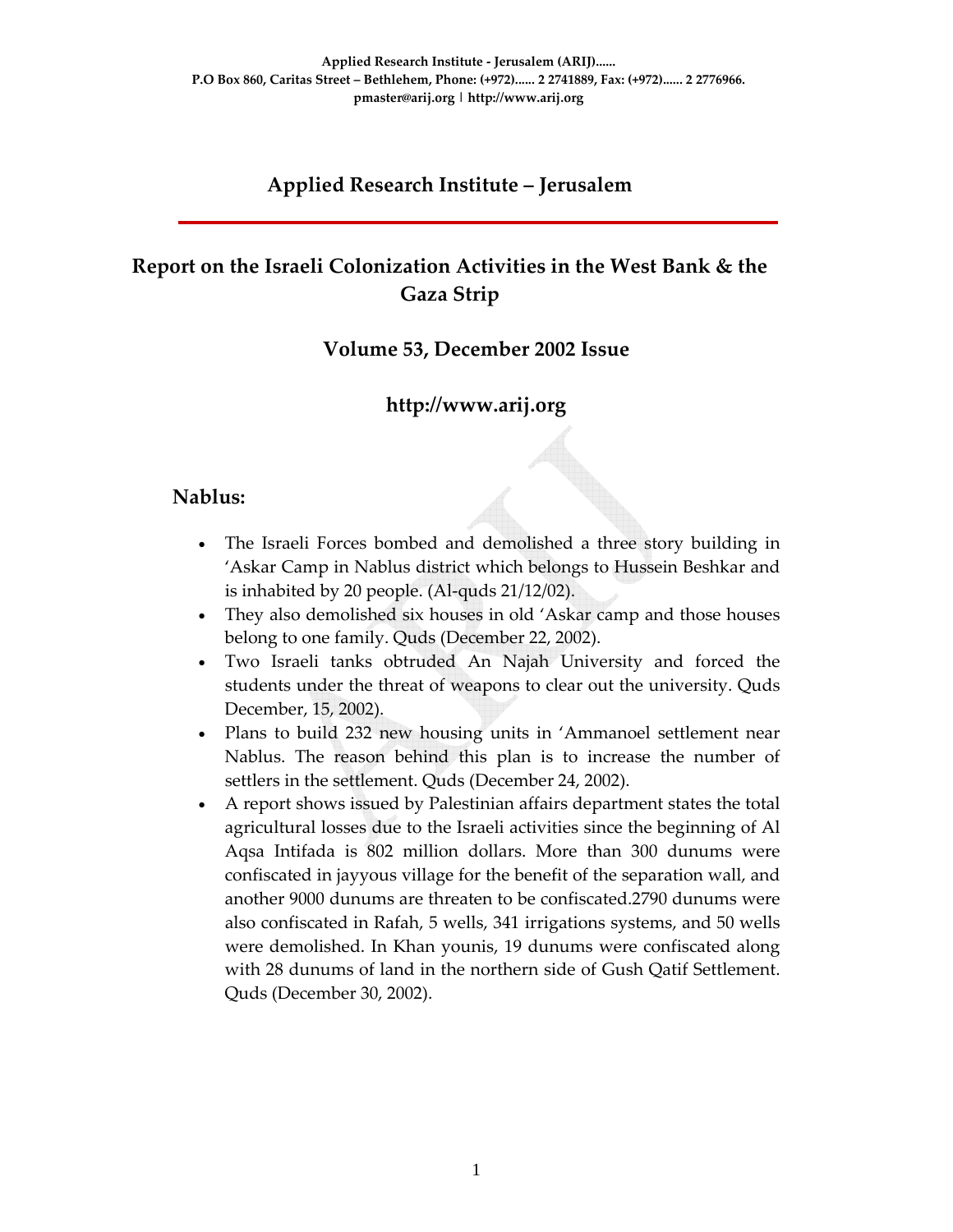## **Bethlehem:**

- The Israeli forces confiscated 10 dunums of land to the south of Bethlehem District and belong to Hanna Handal.
- In Husan Village, the Israeli Bulldozers demolished 6 workshops and a quarry in the industrial area that lies to west of the village, and is also known by Al Mashahid Area. Those workshops belong to :

| Name           | Position                | Number of People     |  |
|----------------|-------------------------|----------------------|--|
| Amjad Za'oul   | Quarry owner            | Supports 30 families |  |
| Ashraf Isma'il | Garage owner            | Supports 6 people.   |  |
| Muhammad       | <b>Blacksmith owner</b> | Supports 9 people    |  |
| Hamamra        |                         |                      |  |
| Imad Hamamra   | Machinery owner         | Supports 10 people   |  |
| Naser Nasir    | Machinery owner         | Supports 7 people    |  |
| Ahmad Ya'coub  | Carpentry owner         | Supports 6 persons   |  |

• In Batir village, the Israeli troops demolished 3 houses without pre notification and under the pretext of not having building permits. Those houses belong to:

| Name           | <b>Demolished property</b>                       | Area                  |  |  |  |  |
|----------------|--------------------------------------------------|-----------------------|--|--|--|--|
| Nimer Al Sholi | One story house of $3 \times 130$ m <sup>2</sup> |                       |  |  |  |  |
|                | bedrooms                                         |                       |  |  |  |  |
|                | Domestic Well                                    |                       |  |  |  |  |
|                | Khalil Al Qaysi Two story house                  |                       |  |  |  |  |
|                | Domestic well                                    | $360 \; \mathrm{m}^2$ |  |  |  |  |
|                |                                                  |                       |  |  |  |  |
| Muhammad       | One story house                                  | $250 \; \mathrm{m}^2$ |  |  |  |  |
| Abu Tarboush   | Concrete wall                                    | 120 m length          |  |  |  |  |
|                | Animal Farm                                      | 3 Dunums              |  |  |  |  |

## **Hebron:**

• The Israeli bulldozers demolished 4 houses in Hebron city under the pretext of not having building permits. Those houses belong to Naser Sa'ed Da'na, Majed Al Fakhoury,, Abdel Jawad Jaber and Judy Jaber. QUDS (December 23, 2002).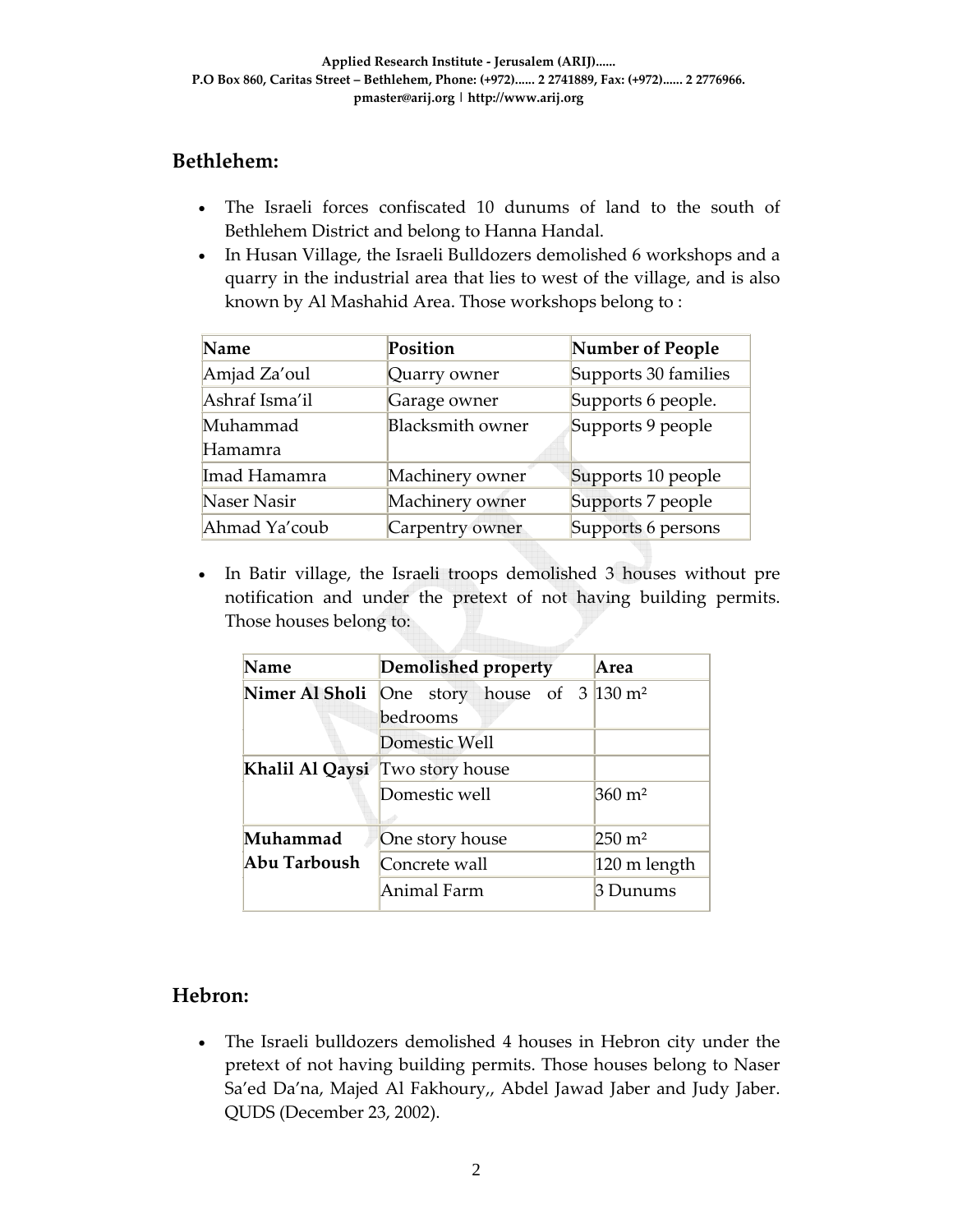- In Al 'arroub village, the Israeli forces confiscated 150 asjar 7urjeyya and confiscated vast areas of land in addition to uprooting tens of trees in Al Duwwara and Al Ghoul in Sa'ir village. This land belongs to Al Jabbareen family. Jadeeda (December 25, 2002).
- The Erection of 3 new ironic gates in the old city of Hebron in addition to concrete blocks and fences at the entrance of the city. Quds (Hebron 29, 12, 2002).
- A report issued by the ministry of Labor indicates that 4000 out of 87000 (48%). are now jobless due to the strict Israeli restrictions on the region, which prevents workers from reaching their work place inside the green line. The report also indicates that the total losses reached to 964 million dollars since the beginning of the Intifada. Quds (December 23, 2002).
- The Israeli Forces demolished two houses in Dura VillaGE. One of the houses belongs to martyr Jameel abu 'Atwan Family Aand the second house belongs to Abdel Rahman Talahma and is inhabited by 7 people. Quds (December 30, 2002).
- Anther two houses were demolished in Dura Village and belong to Martyr Mustafa Shahin's family and martyr Ahmad Al Faqeeh. Quds (December 31, 2002).

#### **Jerusalem:**

- The Israeli forces started erecting a new fence as the Israeli authority endorsed on the establishment of a new Hotel in Qalandia on a one dunum of land to the south of Jerusalem Airport. This 3 stores hotel will include 58 rooms and would be established on a 3600 m² area. This plan will cause the confiscation of vast area of land and. Quds (December 26, 2002).
- The Israeli Froces demolished 2 houses in Ramla village last week. (Alquds 21/12/02).
- A plan to establish 800 new housing units on 40000 m² of land in Ramat Shlomo settlement in Shu'fat village. Quds (December 23, 2002).
- The Israeli military forces started erecting a new bypass road of 25 meters width on hundreds of dunums of lands in Al Bireh north of Ramallah district and north of Jerusalem. This new bypass road will link Ma'ale Adumim, Mishor Adumim settlements east of Jerusalem with Minora, 'atarot, Givat Zaeve in the north. Quds (December 17, 2002).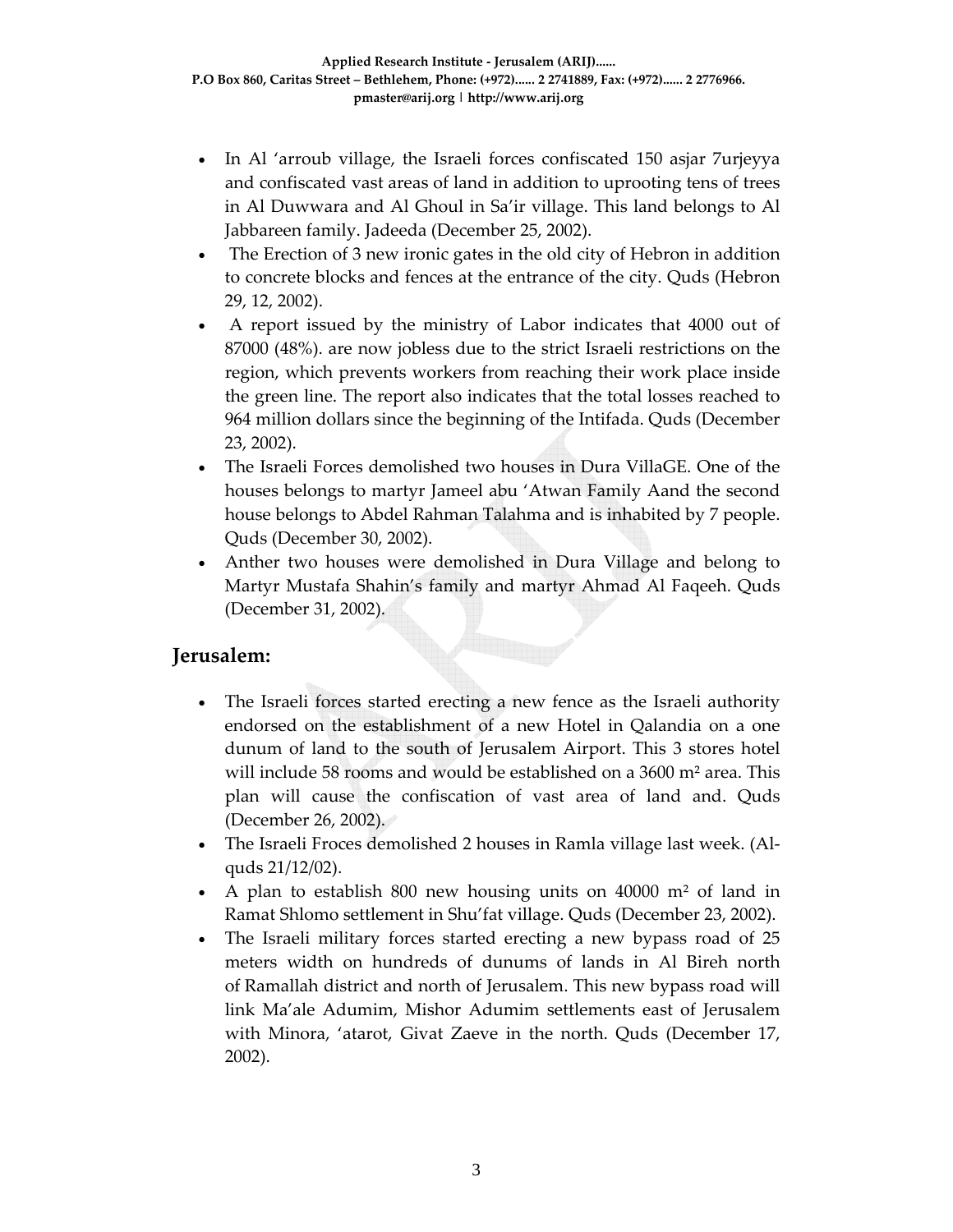- Tens of houses are threatened to be demolished in Kafer Qare', 'Ara, 'Ar'ara and Um Al Fahim as part of the Israeli suggested plans in the area. Quds (December 23, 2002).
- The Israeli Bulldozers demolished the bailey of Silwan sport club, and razed its stadium in an attempt to it to the neighboring settlement in Ras Al Amoud. Quds (December 23, 2002).
- The Israeli forces demolished the hosue of Ramzi Ibrahim Al Rajabi in l 'aqaba neighborhood under the pretext of not having building permits. This house was built three years ago and cost 200 thousands nis that time. Quds (December 26, 2002).
- The Israeli Forces demolished the head quarter of Dir Jarir, to the north of Ramallah district. Quds (December 29, 2002).
- The Israeli forces demolished three houses in Beit Ummer, in Hebron district and belong to Sa'id Sabarna family.

### **Jenin:**

- In 'Aba village, the Israeli forces started digging a 15-50 meters high tunnel to grasp the life of Palestinians living in that area. Quds (21/12/02).
- The preparations to establish a new military fence in Jalbou' city have been made to provide safety and stability for the settlers of Jalbou' settlement. This Military fence is 12 kilometers high and is going to cost 2 million nis. Quds (December 17, 2002).
- The Israeli forces decided to demolish 60 houses and stores in Barta'a Al Sharqiya under the pretext of not having building permits. Quds (December 15,28, 2002).
- Sis Israeli Bulldozers razed 30 dunums of land cultivated with hundreds of olive trees in 'Aneen village, west of Jenin. Quds (Decemebr 24, 2002).
- The Israeli Bulldozers uprooted hundreds of olive and almonds trees in 'aba Village in order to extend two water lines for Ganim and Qadim settlements established on Palestinian Lands. Quds (December 24, 2002).

#### **Ramallah:**

• Dr Abdl Rahman Al Tamimi, the general director of the Hydrology center assured that the amount of water used for irrigation has decline from 22% to 3.4 % since 1967. He also added that the total land that has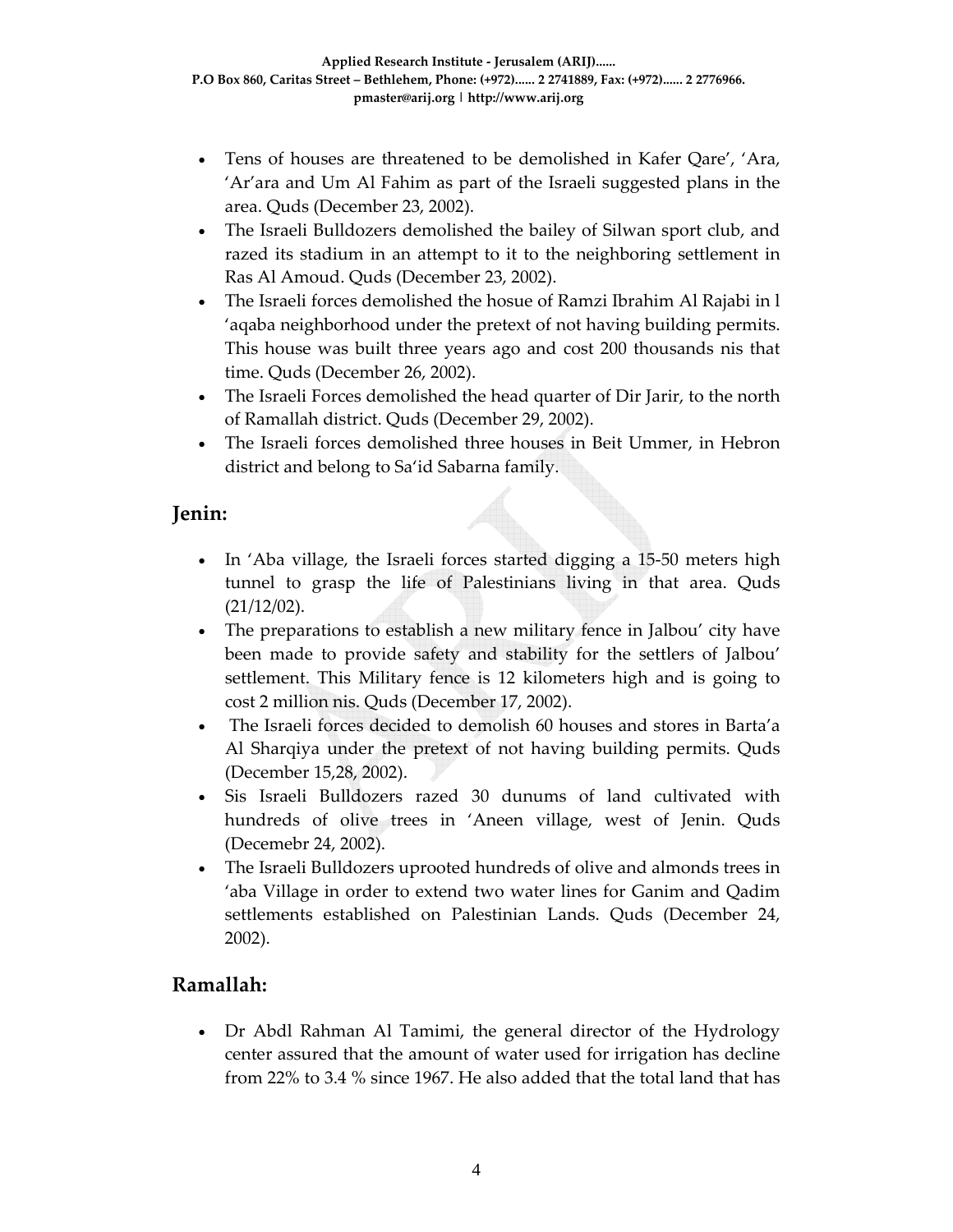been confiscated for the benefit of the separation wall reached to 30000 dunums. Quds (December 23, 2002).

#### **Gaza:**

- In Rafah, The Israeli forces demolished the house of Martyr Mohammad Abdel 'Al which is owned by Emad and Murad Al 'Al. 9 houses were also affected as a result of this demolition process and over 75 people became homeless. Quds (December 23, 2002).
- The Israeli forces divided the Gaza Strip into 3 isolated regions by erecting 2 new iron gates at Hajez Al matahen and Abu Holi areas. Those gates are closed every night at 8 pm, and are opened early in the morning which isolates the northern and the middle parts of Gaza strip from the south. Quds (December 22, 2002).
- Since the beginning of Alqsa Intifada, the Israeli forces have demolished 133 industrial zones of which 62 were completely destroyed and the other 71 were partially destroyed. *Quds (December 15, 2002).*
- The Israeli forces handed the arab residents near Moraj settlement demolishing orders under the pretext that those houses causes danger to the jewish settlement in the area. The number of houses that are going to be demolished is 60 and is inhabited by more than 1000 people. *Quds (December 15, 2002).*
- The Israeli bulldozers demolished more than 30 houses in Rafah. 35 families (350 persons). became homeless after this military operation and over 47 houses of 65 families were affected. Jadeeda (Decemeber 25, 2002).
- The Israeli forces demolished 2 houses in Al Briej Camp and belong to Muhammad Hassan from Al Meghraqa village to the south of Gaza, AND Salah Al Shashneya on the eastern sides of Al Briej camp. In addition to the demolition of other two houses in the same area. Quds (December 15, 2002).
- 120 houses were demolished since the beginning of AlAqsa Intifada in Gaza Strip in addition to many house were partially destroyed/damaged. Quds (\*December 30, 2002).
- The Israeli forces demolished the house of Abdel Rahman Talahma and is inhabited by 7 people, and caused damage to tens of the nearby houses. Quds (December 29, 2002).
- The Israeli troops razed 7 dunums of agricultural land cultivated with Guava fruit, to the west of Dier Al Balah and belong to Jamil and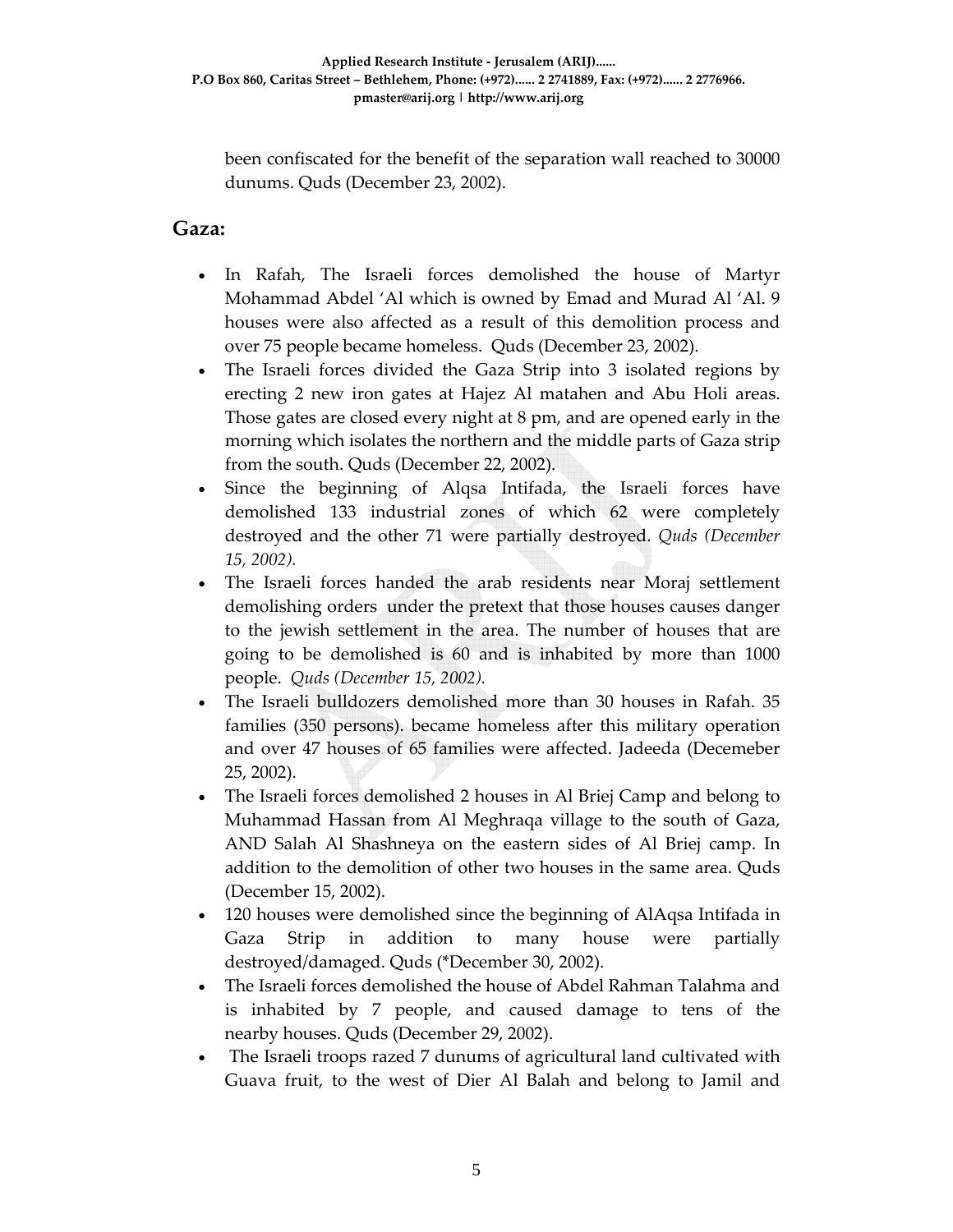Hamdan al Salqawi. The also destroyed water pipes and electric poles. Quds (December 29, 2002).

- In Rafah, 2790 dunums of agricultural land were razed as well as demolishing five domestic wells and 341 irrigation systems since the beginning of Al Aqsa Intifada. Quds (December 33, 2002).
- In Kha Yunos, 19 dunums of agricultural land were razed, as well as 23 dunums north of Moraj Road, near Gush Qatif Settlement.
- The number of houses that have been demolished in Gaza since the beginning of Al Aqsa Intifada is 120. Quds (December 31, 2002).
- In Rafah, 255 houses were demolished since the beginning of Al Aqsa Intifada. Quds (December 31, 2002).

### **Salfit:**

• The Israeli forces started surveying 5000 dunums of land in Bedya and Masha villages to prepare for the separation wall. The number of affected farmers will exceed 60. Quds (December 22, 2002).

### **Tulkarm:**

- The Israeli forces bombed the entrance of Rashad 'Adwan's house south of Tulkarem district, and forced its inhabitants to leave the house while they continue they military operation inside the house. Quds (December 20, 2002).
- The Israeli force also demolished another house in Tulkarem district and belongs to Burhan Sarhan. Quds (December 20, 2002).
- The separation wall takes 16% of Tulkarem agricultural lands which is cultivated with olive, and citric trees. Quds (December 30, 2002).
- The Separation wall takes more than 32 Dunums of agricultural land were 8 artesian wells used to irrigate the agricultural lands in the city. Quds (December 31, 2002).

## **Qalqilyah:**

- The confiscation of 80 dunums of land in Azzoun village, which belongs to Ibrahim Saleem Shatara, in addition to a half dunum of land.
- A total of 247 dunum of land cultivated with almost 600 Olive trees, has been confiscated since the beginning of the Israeli activities in Azzoun village. (Al‐quds 21/12/02).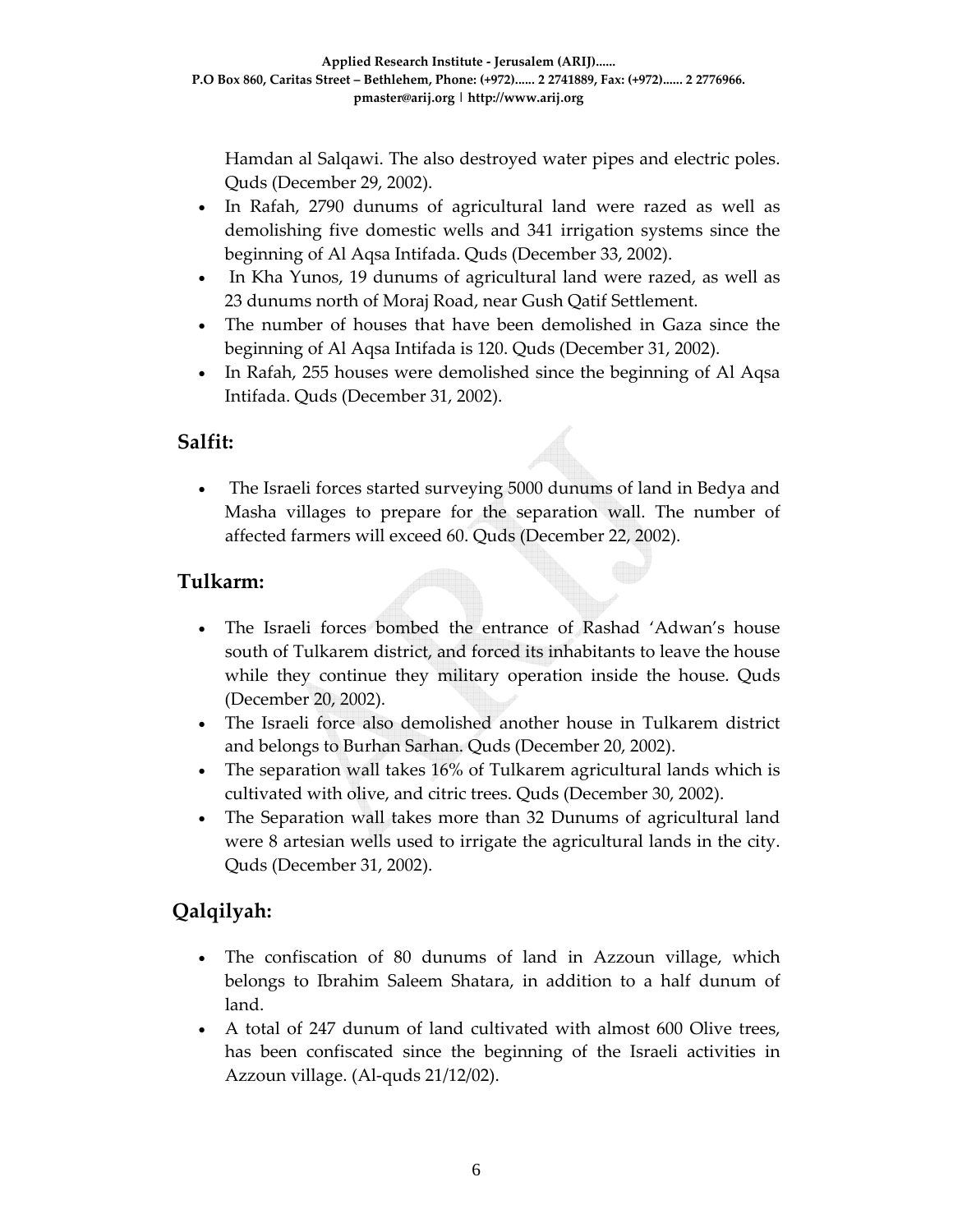- The Israeli Forces started digging a "6 meters depth and 4 meters width" trench in the northern parts of the district to completely segregate it from the city. This isolated area includes thousands of agricultural lands cultivated with olive and citric trees along with tens of artesian wells. Quds (December 23, 2002).
- The erection of a new caravan 300 meters away from the southern part of the village. (Al‐quds 21/12/02).
- The total loss that Qalqilyah had to take since the beginning of Al-Aqsa Intifada village is estimated to be 500 million dollars from which 18 million dollars direct losses and 433 million dollars for indirect violations. This loss affected the economical sector of the city. (Al‐quds 21/12/02).
- Qaliqilia village has also lost 30% of its lands for the sake of the Separation wall. (Al-quds 21/12/02).
- The Ministry of Agriculture had announced recently that the amount of losses in the agricultural sector since the beginning of Al Aqsa Intifada till November 2002 has reached to 823,810,217 US dollars. This loss has resulted from Israeli Violations against Palestinian lands in the West Bank through land confiscation, uprooting of trees, destruction of agricultural building and wells and obstructing the import and export processes.
- Since the beginning of Al Aqsa Intifada till October 31, 2002, the educational sector has lost 277 students and almost 9690 were injured. More than 75 teachers and 166 students were arrested. The Israeli forces have also closed 7 schools and the educational life of more than 850 schools all over the West Bank. Quds (December 20, 2002).

| <b>District</b>  | Lands<br><b>Confiscated Threatened</b> | Lands | Uprooted<br>/Confiscated/<br>Burnt/Razed/<br>Confiscated/burnt<br><b>Trees</b> | <b>Houses</b><br><b>Demolished Houses</b> | <b>Threatened</b> |
|------------------|----------------------------------------|-------|--------------------------------------------------------------------------------|-------------------------------------------|-------------------|
| <b>Nablus</b>    | $\Omega$                               |       |                                                                                | 9                                         | $\left( \right)$  |
| <b>Bethlehem</b> | 10                                     |       | 0                                                                              | 3                                         |                   |
| Hebron           | $\Omega$                               |       | 0                                                                              | 11                                        |                   |
| Jerusalem        | 1                                      |       | 0                                                                              |                                           | 0                 |
| Jenin            | 30                                     |       | 600                                                                            |                                           | 60                |
| Gaza             | 49                                     |       |                                                                                | 36                                        | 60                |

#### **Statistics of Israeli Violations**